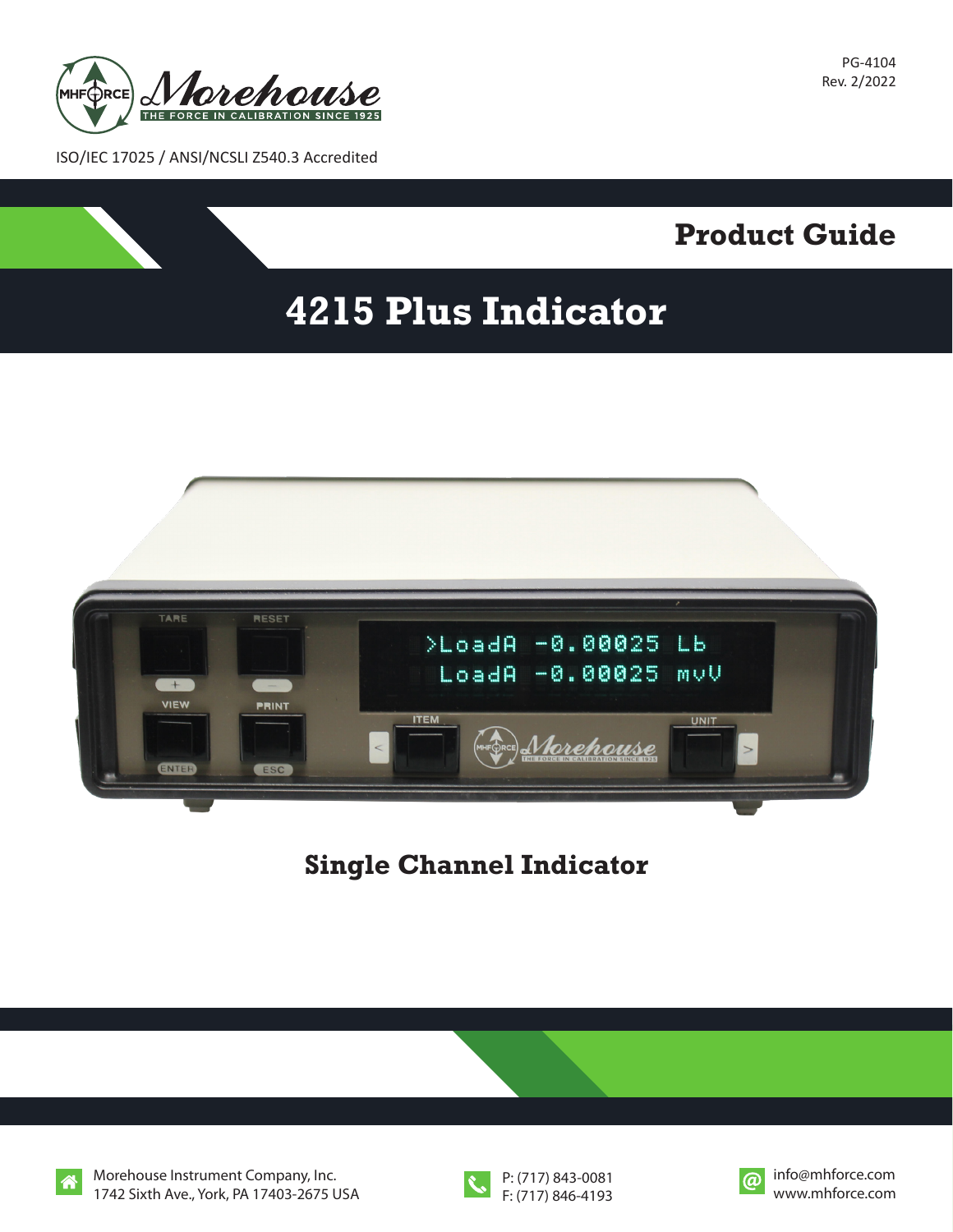



## Standard Features

- Uses the polynomial equation found on ASTM E74, ISO 376, and other calibration certificates, reducing bias and providing more accurate force readings.
- Two line display shows mV/V output and force values simultaneously
- Convert mV/V using the Polynomial Equation to direct read force units of lbf, kgf, N, Klb, kN, t, gf
- Provides strain amplifier and signal conditioning for load cells
- Remote operation capability by a computer over USB or serial ports provides for control applications
- High accuracy and stability suitable to be used with laboratory reference load cells and field applications
- Front panel display and user-selectable functions such as unit conversion, tare, and hold
- TEDS-Tag® auto load cell identification via TEDS plug & play ready IEEE1451.4 compliance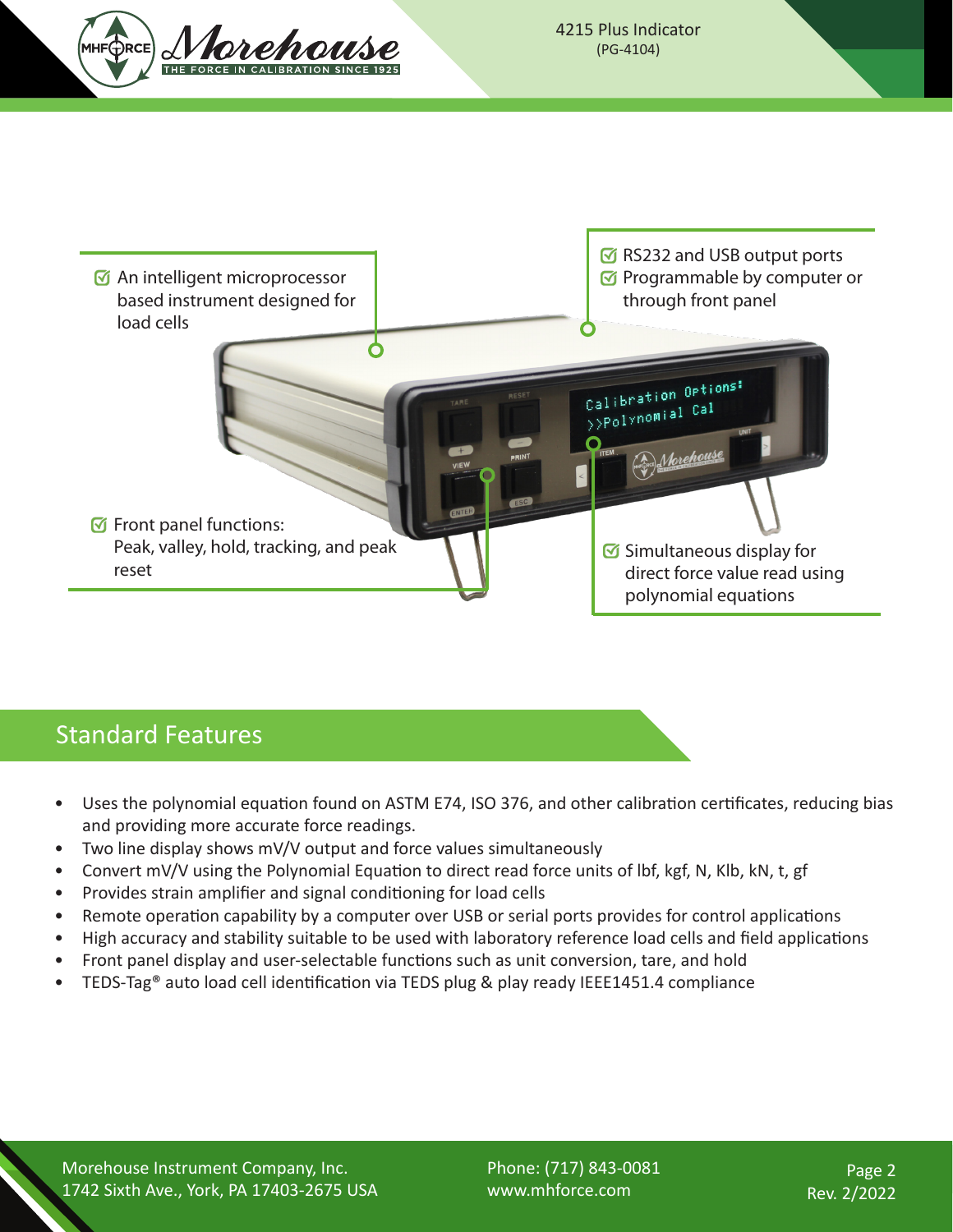

## Technical Specifications

| <b>Specifications</b>         | <b>4215 Plus Load Cell Indicator</b>                           |
|-------------------------------|----------------------------------------------------------------|
| <b>Input</b>                  |                                                                |
| Non-Linearity                 | $< 0.005 %$ FS                                                 |
| <b>Load Cell Excitation</b>   | Selectable 5 or 10 VDC                                         |
| Load Cell Wiring System       | 6 wire inclusive sense                                         |
| Load Cell Input Range         | $±$ 4.5 mV/V                                                   |
| A/D Performance               | Scalable ±10 VDC                                               |
| Filter                        | 6 user selectable filters                                      |
| <b>Display</b>                |                                                                |
| Screen Type                   | 2-line X 20-character vacuum fluorescent                       |
| <b>Internal Resolution</b>    | 24 bit                                                         |
| <b>Update Rate</b>            | $10$ /sec                                                      |
| <b>Maximum Count</b>          | Fully bipolar range $\pm$ 999,999                              |
| <b>Engineering Units</b>      | Auto-convert mV/V to: lbf, kgf, N, Klb, kN, t, gf <sup>1</sup> |
| General I/O's                 |                                                                |
| Hardware Interfaces           | USB, RS-232/RS422, RS485 communication standard                |
| Power Supply                  | 115 - 230 VAC, 50-60 Hz                                        |
| <b>Environmental</b>          |                                                                |
| <b>Operating Temperature</b>  | 32°F to 122°F (0°C to 50°C)                                    |
| Storage Temperature           | 14°F to 140°F (-10°C to 60°C)                                  |
| Maximum Relative Humidity     | 95 % at 104°F non-condensing                                   |
| <b>Calibrations Types</b>     |                                                                |
| <b>Polynomial Calibration</b> | Up to 5th degree polynomial curve fit entry                    |
| Two Point mV/V Calibration    | Linear curve fit entry                                         |
| Five Point mV/V Calibration   | Four segment linear curve fit entry                            |
| Two Point Data Cal            | Linear curve fit based on load readings                        |
| <b>Five Point Data Cal</b>    | Four segment linear curve fit based on load readings           |
| Shunt Cal                     | Linear curve fit based on shunt reading                        |
| <b>Dimensions</b>             |                                                                |
| Height x Depth x Width        | 3.0" H, 10.5" D, 10.0" W                                       |
| Weight                        | 6.6 lbs (3 kg)                                                 |
| <b>Standards</b>              |                                                                |
| CE EMC directive 89/336       | EN 61326/A1 Table A.1. passed                                  |
| Certified accuracy            | Class III: 10000e; 0.1 µV/VSI                                  |

1 Display must be in PolyA

Morehouse Instrument Company, Inc. 1742 Sixth Ave., York, PA 17403-2675 USA Phone: (717) 843-0081 www.mhforce.com

Page 3 Rev. 2/2022